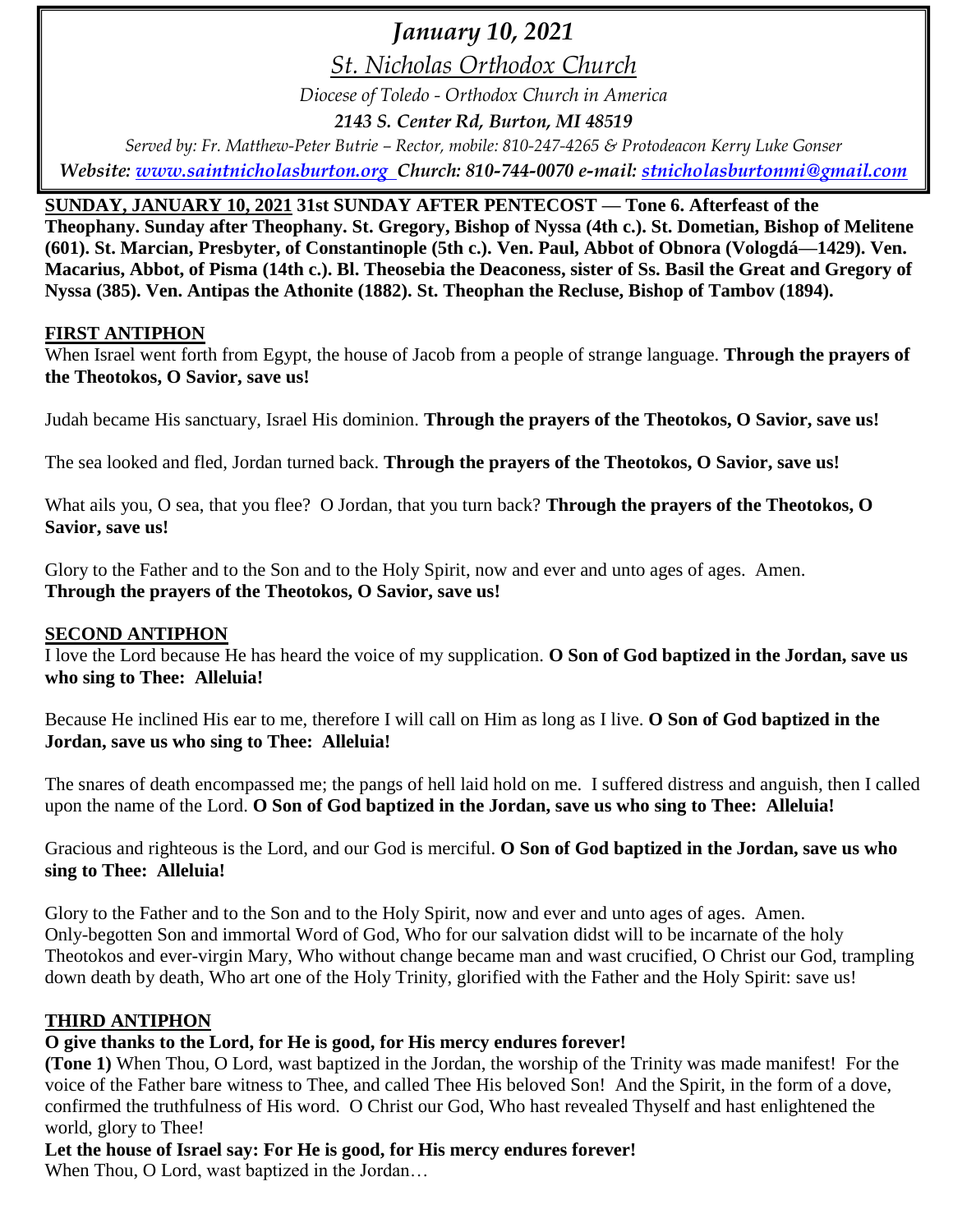### **Let the house of Aaron say: For He is good, for His mercy endures forever!**

When Thou, O Lord, wast baptized in the Jordan…

### **Let those who fear the Lord say: For He is good, for His mercy endures forever!**

When Thou, O Lord, wast baptized in the Jordan…

#### **THE SMALL ENTRANCE**

*Deacon:* Wisdom! Upright! *Choir:* Come, let us worship and fall down before Christ...

#### **TROPARIA**

**(Tone 6)** The angelic powers were at Thy tomb the guards became as dead men. Mary stood by Thy grave, seeking Thy most pure Body. Thou didst capture hell, not being tempted by it. Thou didst come to the Virgin, granting life. O Lord who didst rise from the dead: glory to Thee!

**(Tone 1)** When Thou, O Lord, wast baptized in the Jordan, the worship of the Trinity was made manifest! For the voice of the Father bare witness to Thee, and called Thee His beloved Son! And the Spirit, in the form of a dove, confirmed the truthfulness of His word. O Christ our God, Who hast revealed Thyself and hast enlightened the world, glory to Thee!

**(Tone 4)** In truth you were revealed to your flock as a rule of faith, a model of meekness, and teacher of abstinence, so you won the heights by humility, and riches by poverty, O Holy Father Nicholas, intercede with Christ God to save our souls.

### **KONTAKION**

**(Tone 4)** Today Thou hast appeared to the universe, and Thy light, O Lord, hast shone on us, who with understanding praise Thee: Thou hast come and revealed Thyself, O Light Unapproachable!

#### *The Prokeimenon in the First Tone:* **Let Thy mercy, O Lord, be upon us / as we have set our hope on Thee.** *v.* **Rejoice in the Lord, O ye righteous! Praise befits the just!**

#### **THE READING FROM THE EPISTLE OF THE APOSTLE PAUL TO THE EPHESIANS (4:7-13)**

*Brethren:* Grace was given to each of us according to the measure of Christ's gift. Therefore it is said, "When he ascended on high he led a host of captives, and he gave gifts to men." (In saying, "He ascended," what does it mean but that he had also descended into the lower parts of the earth? He who descended is he who also ascended far above all the heavens, that he might fill all things.) And his gifts were that some should be apostles, some prophets, some evangelists, some pastors and teachers, to equip the saints for the work of ministry, for building up the body of Christ, until we all attain to the unity of the faith and of the knowledge of the Son of God, to mature manhood, to the measure of the stature of the fulness of Christ.

#### *Alleluia, Tone 5*

- *v.* **I will sing of Your mercies, O Lord, forever; with my mouth I will proclaim Your truth from generation to generation.**
- *v.* **For You have said: Mercy will be established forever; Your truth will be prepared in the heavens.**

**THE HOLY GOSPEL ACCORDING TO MATTHEW (4:12-17)** At that time when Jesus heard that John had been arrested, he withdrew into Galilee; and leaving Nazareth he went and dwelt in Caper'na-um by the sea, in the territory of Zeb'ulun and Naph'tali, that what was spoken by the prophet Isaiah might be fulfilled: "The land of Zeb'ulun and the land of Naph'tali, toward the sea, across the Jordan, Galilee of the Gentiles -- the people who sat in darkness have seen a great Light, and for those who sat in the region and shadow of death Light has dawned." From that time Jesus began to preach, saying, "Repent, for the kingdom of heaven is at hand."

#### **COMMUNION HYMN**

Praise the Lord from the heavens! Praise Him in the highest! Alleluia! Alleluia! Alleluia!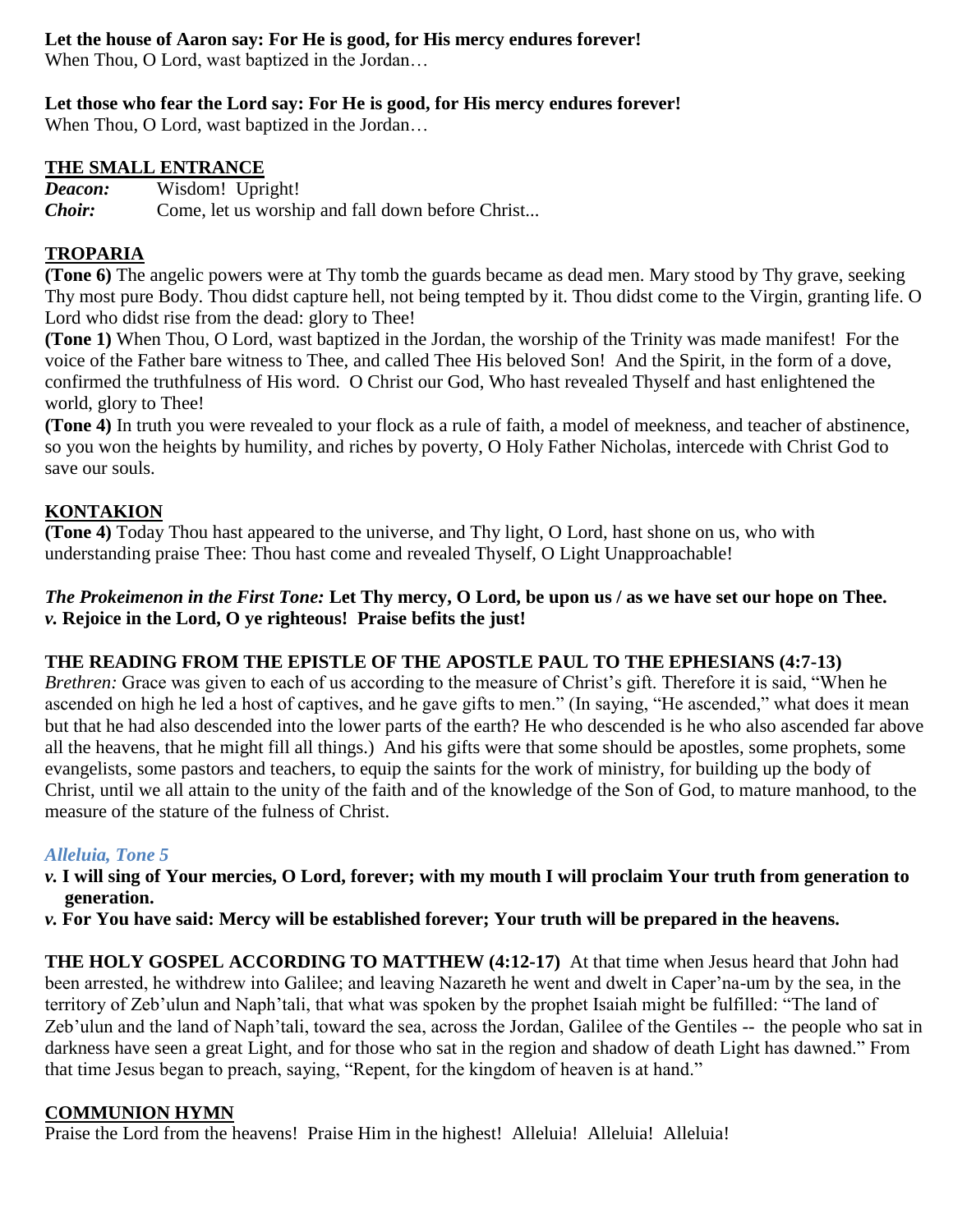#### **THE OUTDOOR BLESSING OF WATER WILL TAKE PLACE AT THE CONCLUSION OF THE DIVINE LITURGY.**

#### **The holy Gospel according to John 20:19-31 (9th Matins Gospel)**

Then, the same day at evening, being the first day of the week, when the doors were shut where the disciples were assembled, for fear of the Jews, Jesus came and stood in the midst, and said to them, "Peace be with you." When He had said this, He showed them His hands and His side. Then the disciples were glad when they saw the Lord. So Jesus said to them again, "Peace to you! As the Father has sent Me, I also send you." And when He had said this, He breathed on them, and said to them, "Receive the Holy Spirit. If you forgive the sins of any, they are forgiven them; if you retain the sins of any, they are retained. Now Thomas, called the Twin, one of the twelve, was not with them when Jesus came. The other disciples therefore said to him, "We have seen the Lord." So he said to them, "Unless I see in His hands the print of the nails, and put my finger into the print of the nails, and put my hand into His side, I will not believe." And after eight days His disciples were again inside, and Thomas with them. Jesus came, the doors being shut, and stood in the midst, and said, "Peace to you!" Then He said to Thomas, "Reach your finger here, and look at My hands; and reach your hand here, and put it into My side. Do not be unbelieving, but believing." And Thomas answered and said to Him, "My Lord and my God!" Jesus said to him, "Thomas, because you have seen Me, you have believed. Blessed are those who have not seen and yet have believed." And truly Jesus did many other signs in the presence of His disciples, which are not written in this book; but these are written that you may believe that Jesus is the Christ, the Son of God, and that believing you may have life in His name.

**Saint Gregory, Bishop of Nyssa** (January 10), was a younger brother of Saint Basil the Great (January 1). His birth and upbringing came at a time when the Arian disputes were at their height. Having received an excellent education, he was at one time a teacher of rhetoric. In the year 372, he was consecrated by Saint Basil the Great as bishop of the city of Nyssa in Cappadocia.

Saint Gregory was an ardent advocate for Orthodoxy, and he fought against the Arian heresy with his brother Saint Basil. Gregory was persecuted by the Arians, by whom he was falsely accused of improper use of church property, and thereby deprived of his See and sent to Ancyra.

In the following year Saint Gregory was again deposed in absentia by a council of Arian bishops, but he continued to encourage his flock in Orthodoxy, wandering about from place to place. After the death of the emperor Valens (378), Saint Gregory was restored to his cathedra and was joyously received by his flock. His brother Saint Basil the Great died in 379.

Only with difficulty did Saint Gregory survive the loss of his brother and guide. He delivered a funeral oration for him, and completed Saint Basil's study of the six days of Creation, the Hexaemeron. That same year Saint Gregory participated in the Council of Antioch against heretics who refused to recognize the perpetual virginity of the Mother of God. Others at the opposite extreme, who worshipped the Mother of God as being God Herself, were also denounced by the Council. He visited the churches of Arabia and Palestine, which were infected with the Arian heresy, to assert the Orthodox teaching about the Most Holy Theotokos. On his return journey Saint Gregory visited Jerusalem and the Holy Places.

In the year 381 Saint Gregory was one of the chief figures of the Second Ecumenical Council, convened at Constantinople against the heresy of Macedonius, who incorrectly taught about the Holy Spirit. At this Council, on the initiative of Saint Gregory, the Nicean Symbol of Faith (the Creed) was completed.

Together with the other bishops Saint Gregory affirmed Saint Gregory the Theologian as Archpastor of Constantinople.

In the year 383, Saint Gregory of Nyssa participated in a Council at Constantinople, where he preached a sermon on the divinity of the Son and the Holy Spirit. In 386, he was again at Constantinople, and he was asked to speak the funeral oration in memory of the empress Placilla. Again in 394 Saint Gregory was present in Constantinople at a local Council, convened to resolve church matters in Arabia.

Saint Gregory of Nyssa was a fiery defender of Orthodox dogmas and a zealous teacher of his flock, a kind and compassionate father to his spiritual children, and their intercessor before the courts. He was distinguished by his magnanimity, patience and love of peace.

Having reached old age, Saint Gregory of Nyssa died soon after the Council of Constantinople. Together with his great contemporaries, Saints Basil the Great and Gregory the Theologian, Saint Gregory of Nyssa had a significant influence on the Church life of his time. His sister, Saint Macrina, wrote to him: "You are renowned both in the cities, and gatherings of people, and throughout entire districts. Churches ask you for help." Saint Gregory is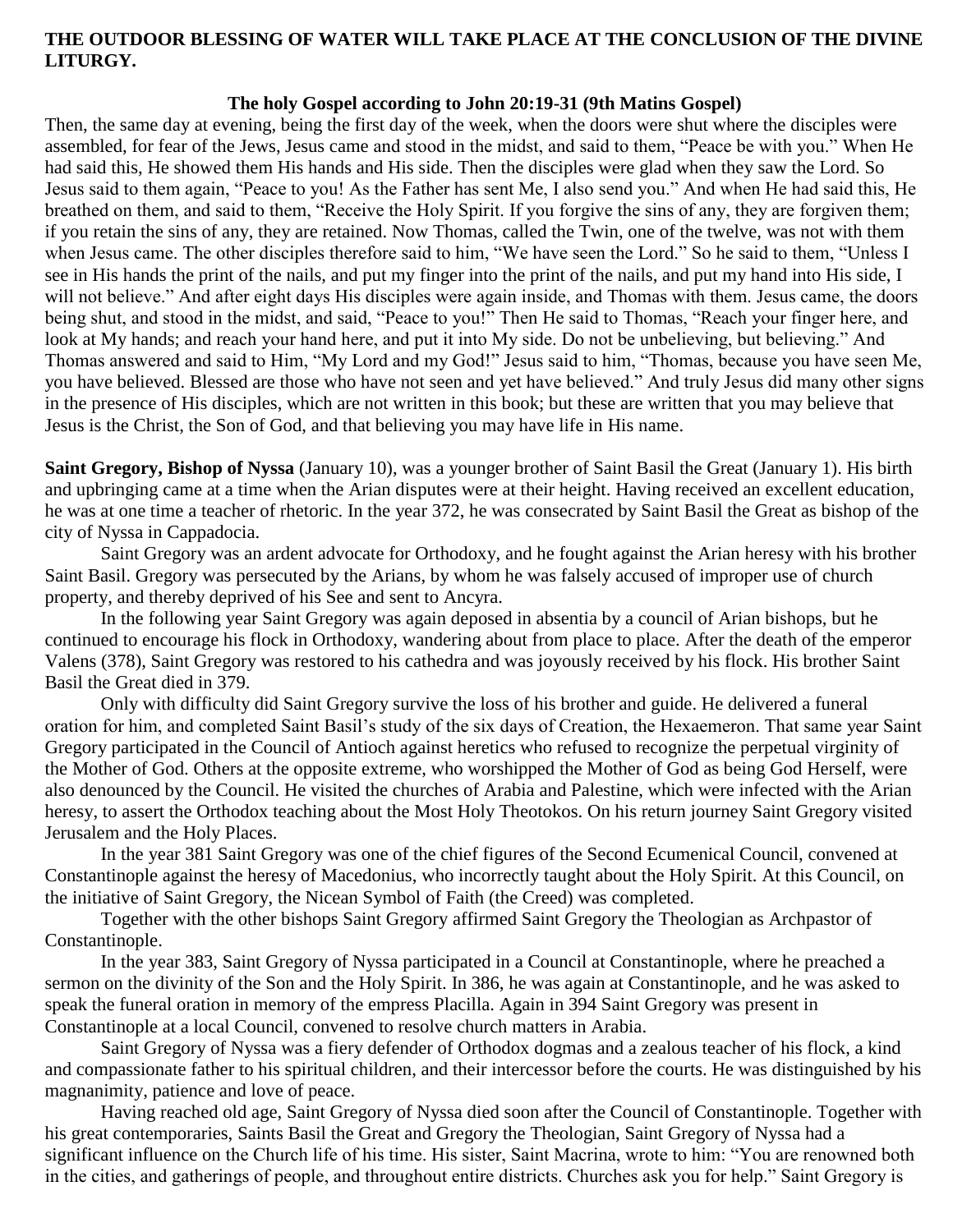known in history as one of the most profound Christian thinkers of the fourth century. Endowed with philosophical talent, he saw philosophy as a means for a deeper penetration into the authentic meaning of divine revelation. Saint Gregory left behind many remarkable works of dogmatic character, as well as sermons and discourses. He has been called "the Father of Fathers." from [oca.org](https://www.oca.org/saints/lives/2021/01/10/100140-saint-gregory-bishop-of-nyssa)

January 10, 2021

# ခရွို့လ ခရွို့လ ခရွိမ်း တို့မြင်း တို့မြင်း ခရွို့လ ခရွိမ်း ခရွိမ်း ခရွိမ်း ခရွိပါသည်။ သူရွိမ်း ခရွိမ်း ခရွိမ်

# **CANDLE INTENTIONS FOR THE HEALTH AND BLESSINGS OF**

Health & God's blessings for the Elieff & Krigner family<br>
Health & God's blessings and a speedy recovery for Rosanne Bagale Nancy Krigner Health  $&$  God's blessings and a speedy recovery for Rosanne Bagale Health & God's blessings for Jennifer & Rosanne Dorothy Goodman Health & blessings for my family & myself Bosa Kantar Fr. Tom, Fr. Don, Fr. Paul, Fr. Anthony, Fr. Robert, Aaron, Milica, Calvin, Larry, Angelo, Joan, Peggy, Bob, Angelo, Christine, Dorothy, Irene, Allen, Deborah, Luba, Kosta, Stojan, Mira, Bosa, Christopher, Allison, Jeanette, Kathryn, Taras Joseph, Ted, Marlene, Gladys, all the parishioners of St. Nicholas, my family & friends. Joe Tome Special Intention Joe Tome

## **ETERNAL LIGHT AT THE ALTAR**

Health & blessings for my family & myself Bosa Kantar

ခရွိက ခရွိက ခရွိက အိုင်း ပါးသား သို့မှာ ခရွိက ခရွိက ခရွိက ခရွိက အိုင်း သည်။ သည်။ ခရွိက ခရွိက

**All services are open to in-person attendance to everyone. Welcome to everyone joining us via our YouTube channel:** *[St Nicholas Orthodox Church Burton.](https://www.youtube.com/channel/UC59tV-Re443z-GCoETAUvfA)* If at the time of the divine services you cannot access the livestream, please check out [St. Mary Magdalene Church](https://www.youtube.com/channel/UClHAqZrWkXdYELujbbIslHg) or [St George Church](https://www.youtube.com/channel/UCpLWfxMIJK4uQOV41ekE6Wg/videos?view=2&flow=grid) or [Assumption Church](https://www.facebook.com/AssumptionGrandBlanc/) for their livestreams.

**ANNUAL MEETING** With the blessing of Archbishop Alexander there is no in-person Annual Meeting this year but all written reports need to be submitted by January  $24<sup>th</sup>$ . All of the reports will be e-mailed/mailed. If you have any questions, please send them in and the parish council will work to answer them.

**9 TH ANNUAL DORMITION MONASTERY FUNDRAISER** Our Genesee County Orthodox Community is working hard to bring to you our 9th Annual Winter Dinner for Dormition Monastery on January 21st, 2021 as a VIRTUAL ONLINE event!

- Vespers LIVE from Dormition of the Mother of God Monastery in Rives Junction, Michigan
- Themed talks on a subject important to our lives:
	- Fr. Joseph Abud "Giving Thanks To God in All Things "
	- Fr. Gabriel "Being the Gentle Presence of Christ in the Midst of Chaos"
	- Mother Abbess Gabriella will be giving a monastic view on our Christian life during these trying times
	- O&A with all three speakers

We are excited at the possibility of not only continuing this January tradition this year, allowing you to participate in Vespers in the Monastery Church and to offer this event to a wider audience (using our online capabilities to invite the whole world to our local event!). More to come in a few days!

**OFFERING ENVELOPES** can be picked up in the narthex. **If there are boxes for family members who have not been attending whom you will be seeing this month, please deliver them to help save on postage costs (\$5 per box of envelopes).**

**2021 CALENDARS** are available in the narthax.

**OFFICE HOURS** are Monday, Wednesday & Friday 9 – 3. You are welcome to pick up your envelopes & calendar during the week. If you call ahead (810-744-0070) Marcia will have them ready for you.